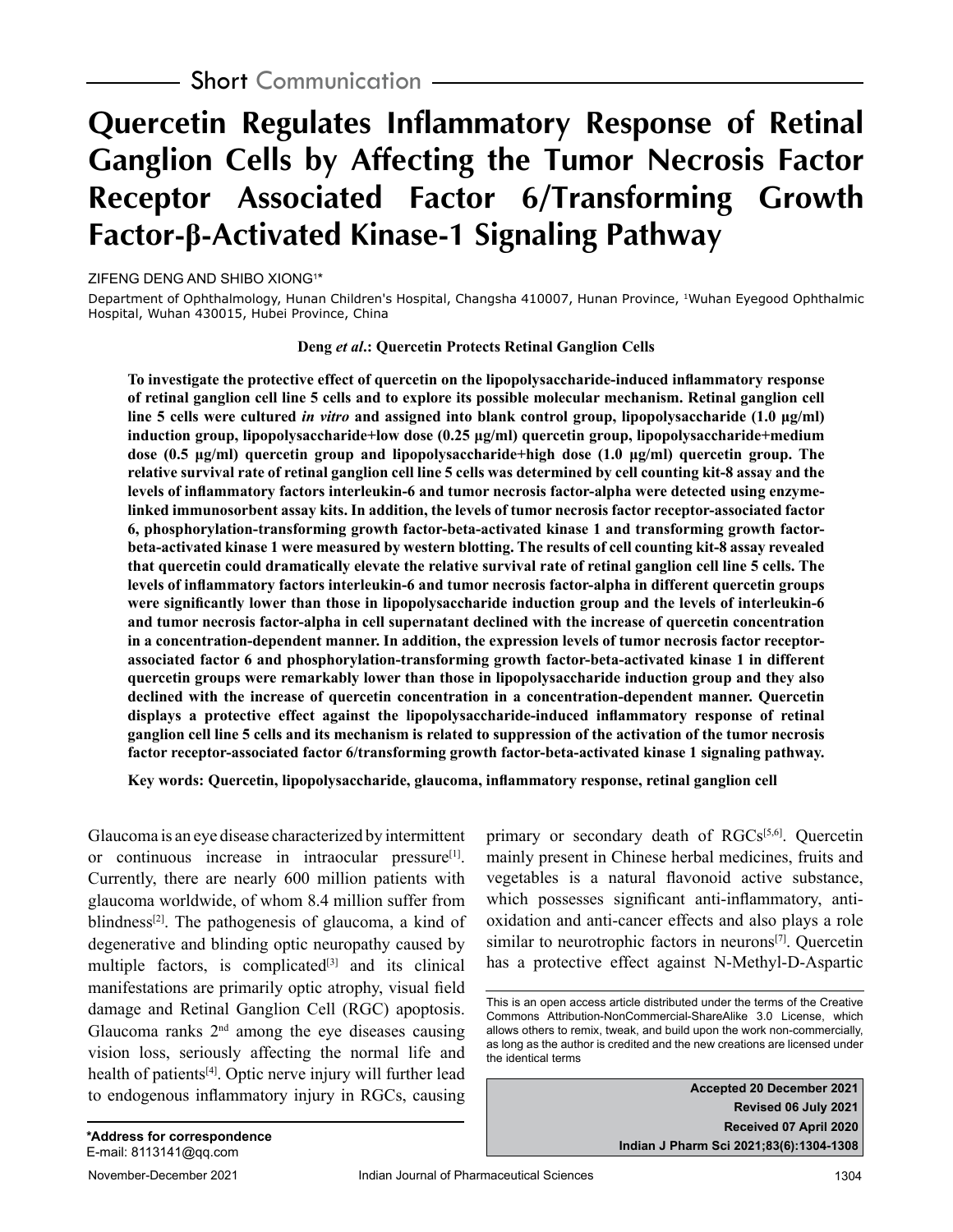Acid (NMDA)-induced damage in BV-2 cells, whose mechanism may be related to its inhibition on the Tumor Necrosis Factor Receptor-Associated Factor 6 (TRAF6)/Transforming Growth Factor-Βeta-Activated Kinase 1 (TAK1) signaling pathway. In this study, therefore, the inflammatory cell model was established using RGCs cultured *in vitro* to study the protective effect of quercetin against the Lipopolysaccharide (LPS) induced inflammatory response of RGC-5 cells and to preliminarily explore its possible mechanism. RGC-5 cells were purchased from Wuhan Biofavor Biotech Co., Ltd., Quercetin was purchased from Shaanxi Zhongxin Biotechnology Co., Ltd., Dulbecco's Modified Eagle Medium (DMEM) was purchased from Shanghai Guge Biological Co., Ltd., trypsin was purchased from Sigma (USA), Cell Counting Kit-8 (CCK-8) kits were purchased from MSK, Bicinchoninic Acid (BCA) protein concentration assay kits (batch No. P0012S-07) were purchased from Shanghai Guge Biological Co., Ltd., and Interleukin-6 (IL-6) and Tumor Necrosis Factor-Alpha (TNF- $\alpha$ ) assay kits were purchased from Shanghai Huamei Biotechnology Co., Ltd. Antibody diluent (batch No. C154855) was bought from Shanghai Jinuo Biotechnology Co., Ltd., Electrogenerated Chemiluminescence (ECL) solution was bought from Sigma, Βeta (β)-actin, TRAF6, TAK1 and Phosphorylation-Transforming Growth Factor-β-Activated Kinase 1 (p-TAK1) antibodies were all bought from Cell Signaling Technology (USA), goat anti-rabbit Immunoglobulin G (IgG) secondary antibodies were bought from LI-COR Biosciences (USA), a single-person clean bench and a CB15C02 cell incubator were bought from Beijing Liuyi Instrument Factory, a Victor3 1420 Multilable Counter microplate reader was bought from BD (USA), an HD-3000 gel imager was bought from Shanghai Shangtian Precision Instrument Co., Ltd., and a 7230 G ultraviolet visible spectrophotometer was bought from Shanghai Jinghua Technology Instrument Co., Ltd. RGC-5 cells were cultured in complete DMEM in a 5 %  $\mathrm{CO}_2$  constant humidity incubator at 37°. When about 90 % of the cells adhered to the wall, the old medium was discarded and the cells were washed twice with sterile PBS and digested with trypsin. After the cells became round, the digestion was terminated with medium, followed by centrifugation and resuspension. Finally, the cells were sub-cultured at 1:3 ratio. RGC-5 cells in the logarithmic growth were harvested, digested, centrifuged and resuspended and the cell density was adjusted. Then the cells were inoculated into a 96-well plate  $(1\times10^4 \text{ cells}/$ well) and cultured for 24 h. After the medium was

discarded, quercetin at different concentrations (0.25, 0.5 and 1.0 mg/ml) and LPS (1.0 μg/ml) were added for intervention for 24 h. Then the medium in the plate was aspirated and serum-free medium containing 10 μl of CCK-8 reagent was added into each well for culture for 1 h. Finally, the optical density of each well was measured at a wavelength of 450 nm using a microplate reader. RGC-5 cells in the logarithmic growth were harvested, washed, digested and resuspended. They were inoculated into a 6-well plate  $(5 \times 10^5 \text{ cells/well})$ , with 6 replicates in each group, cultured in the 5 %  $CO<sub>2</sub>$ incubator at 37° overnight and then subjected to intervention with quercetin at different concentrations  $(0.25, 0.5 \text{ and } 1.0 \text{ mg/ml})$  and LPS  $(1.0 \text{ µg/ml})$  for 24 h. The cell supernatant was harvested to detect the levels of inflammatory factors IL-6 and TNF-α using ELISA kits in strict accordance with the instructions. The cells were lysed and the protein concentration was measured. The lysate was added with loading buffer and heated at 1000° for 10 min. Then 40 μg of proteins were loaded in each well and separated by 12 % Sodium Dodecyl Sulphate-Polyacrylamide Gel Electrophoresis (SDS-PAGE) (voltage: 70 V for spacer gel and 120 V for separation gel). After separation, the protein was transferred onto the nitrocellulose membrane at 275 mA for 60 min and the membrane was blocked with 5 % skim milk powder at room temperature for 1 h. The primary antibodies were used for incubation overnight and the secondary antibodies were used for incubation at room temperature for 1 h. Finally, the membrane was washed for 3 times followed by color development and imaging. Statistical Package for the Social Sciences (SPSS) 26.0 software was used for statistical analysis. Normally distributed measurement data were expressed as mean±standard deviation and compared between two groups using Least Significant Difference (LSD)-t test in analysis of variance,  $p<0.05$  was considered statistically significant. The cell survival rate in LPS group was significantly lower than that in control group  $(p<0.05)$ , indicating that LPS can inhibit the proliferation of RGC-5 cells. After intervention with low, medium and high dose quercetin, the cell proliferation was obviously enhanced and the relative survival rate also rose with the increase in the drug concentration, showing concentration dependence (fig. 1). The levels of IL-6 and TNF- $\alpha$  in cell supernatant in LPS group were significantly higher than those in control group (p<0.05), indicating that LPS can induce the release of IL-6 and TNF- $\alpha$  in RGC-5 cells. After intervention with low, medium and high dose quercetin, the levels of inflammatory factors in RGC-5 cells significantly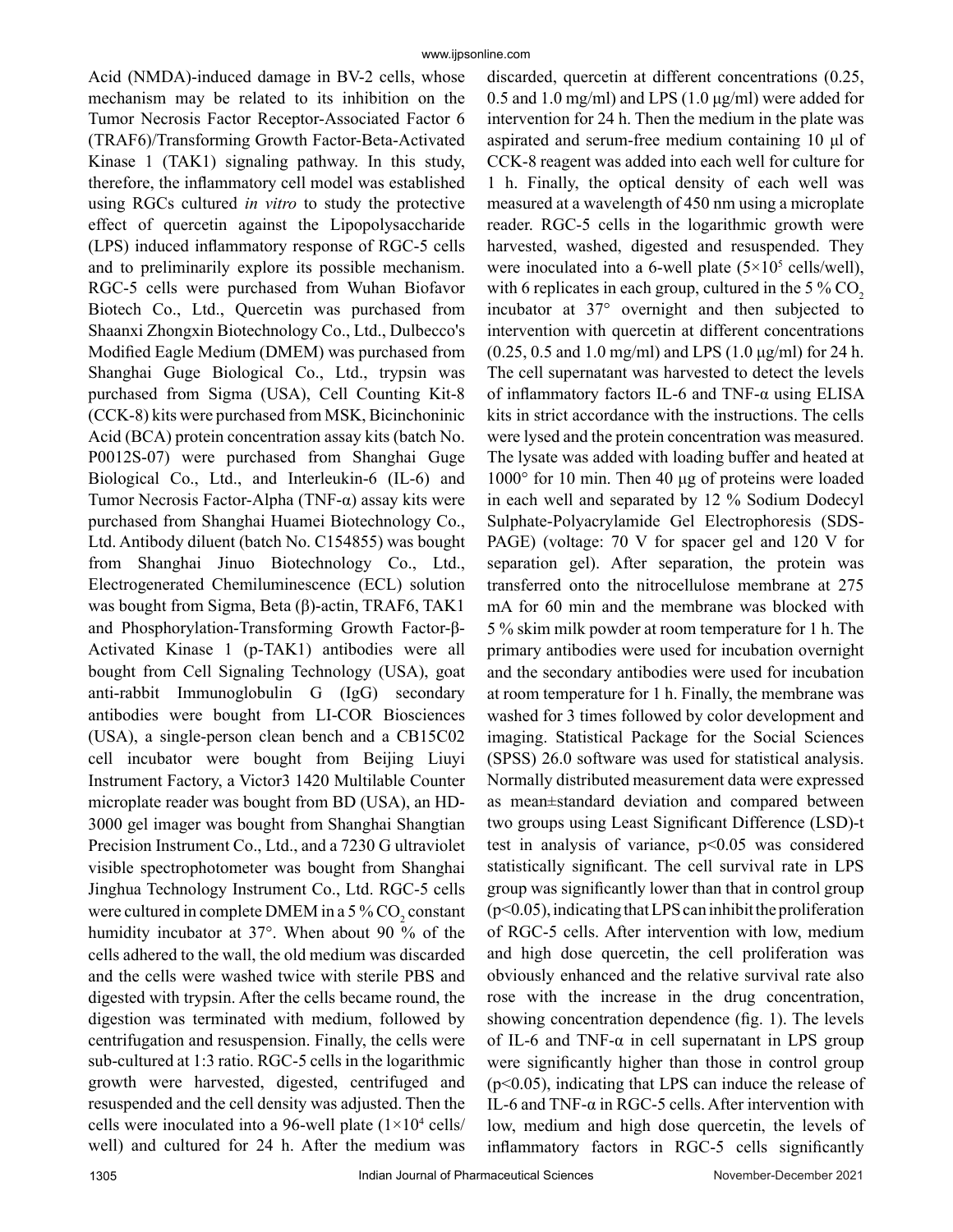declined and they were also decreased with the increase in the drug concentration, showing concentration dependence (fig. 2). The levels of TRAF6 and p-TAK1 in LPS group were higher than those in control group  $(p<0.05)$ . After intervention with low, medium and high dose quercetin, the levels of TRAF6 and p-TAK1 in RGC-5 cells declined with statistically significant differences and they were also decreased with the increase in the drug concentration, showing concentration dependence (fig. 3). The retina is an important photoreception organ able to perceive visual signals followed by further processing. In the case of damage, however, visual disorders or blindness will be



**p<0.05** *vs***. LPS group**

caused<sup>[8]</sup>. RGCs are cells responsible for retinal signal output, which process and transmit the signals through the retinal neural circuit to the visual center in the form of action potentials, further producing normal vision<sup>[9,10]</sup>. Under a variety of stimuli, retinal oxidative stress will be caused, the Nuclear Factor Kappa B (NF-κB) signaling pathway will be activated, the transcription of downstream target genes will be initiated and the interaction between inflammatory factors (IL-6 and TNF- $\alpha$ ) and adhesion molecules will be induced, further leading to pathological processes such as retinal capillary occlusion and non-perfusion, endothelial injury and neovascularization $[11,12]$ . Therefore, the eye can be well protected from damage by inhibiting the inflammatory response of RGCs. Traditional Chinese medicine has definite efficacy in the treatment of glaucoma. Quercetin is a natural flavonoid active substance and flavonoids can ameliorate the inflammatory factor-induced inflammatory injury of neurons, so quercetin has a good pharmacological effect in the prevention and treatment of inflammatory diseases $[13]$ . In the present study, the effects of quercetin at different concentrations on RGC-5 cells were observed by CCK-8 assay. It was found that 0.1-2.0 mg/ml quercetin had no significant effects on the proliferative activity and morphology of RGC-5 cells. Therefore, RGC-5 cells were treated with 0.25, 0.5 and 1.0 mg/ml quercetin in this study. The inflammatory cell model was established by LPS *in vitro* and the protective effect of quercetin against inflammatory injury in RGC-5 cells was observed. The results revealed that quercetin could greatly increase the relative survival rate of RGC-5 cells and the inflammatory cell model was established by LPS *in* with and morphology of RGC-5 cells.<br>
Eig. 1: Effects of quercetin on the survival rate of RGC-5 cells<br>
Fig. 1: Effects of quercetin on the survival rate of RGC-5 cells<br>



**Note: \*p<0.05** *vs***. control group; # p<0.05** *vs***. LPS group**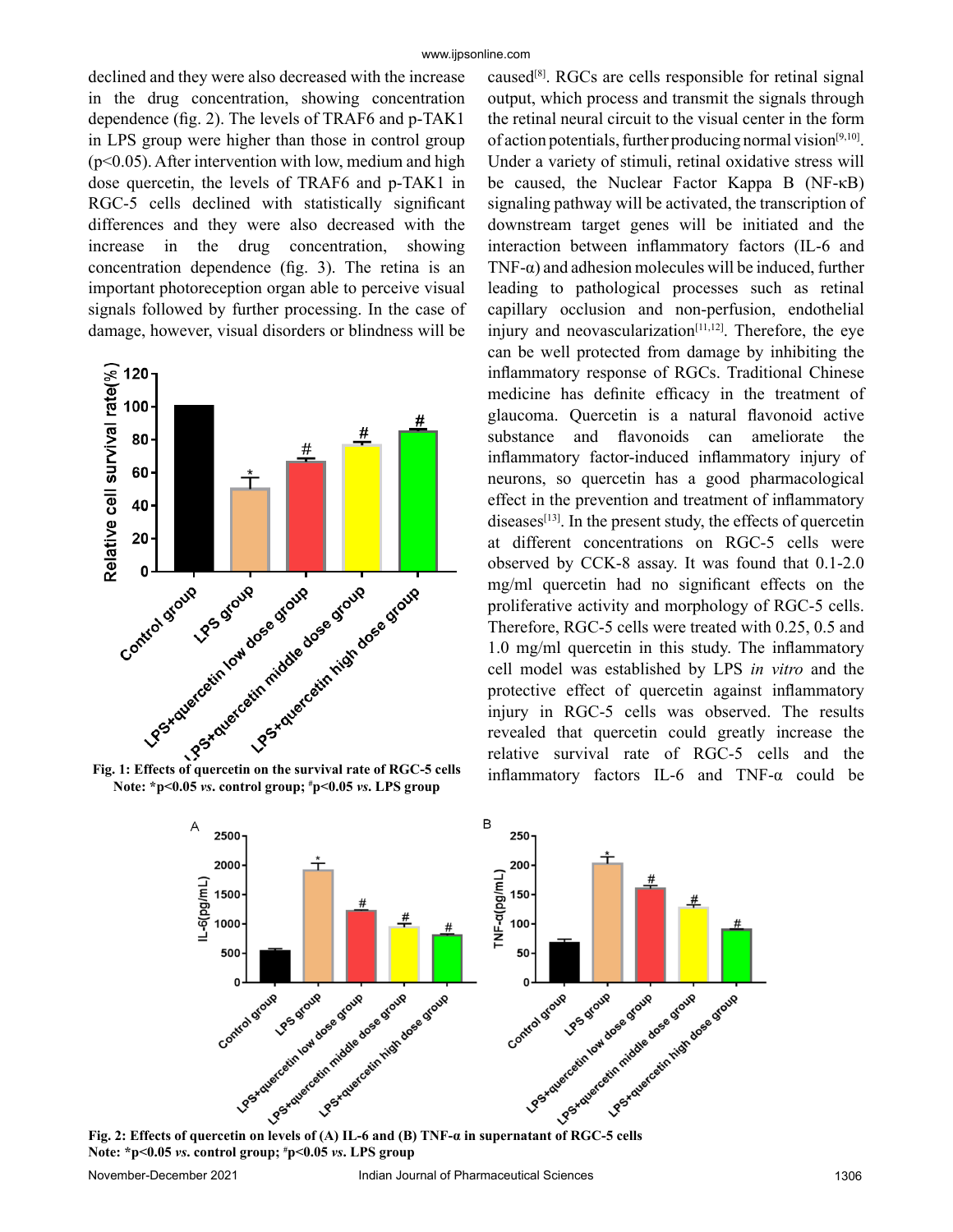

**Note: \*p<0.05** *vs***. control group; # p<0.05** *vs***. LPS group**

obviously reduced by different doses of quercetin in a concentration dependent manner. TRAF6, an adapter protein, can transmit signals mediated by a variety of receptors on the membrane, including those mediated by the toll-interleukin-1 receptor family $[14]$ . LPS can cause the ubiquitination of TRAF6 and then TRAF6 together with TAK1 forms complexes to further activate IkappaB kinase kinases (IKKs) and promote the transfer of NF-κB to the nucleus, ultimately resulting in inflammatory response, including the increase in the levels of IL-6 and TNF-α. It can be seen that inhibiting the TRAF6/TAK1 signaling pathway can reduce the production of inflammatory factors and alleviate the inflammatory injury of cells. Besides, the expression of TRAF6 shows an increasing trend in injury of RGCs, which may be related to the pathogenesis of glaucoma<sup>[15]</sup>. In the present study, it was found that quercetin could significantly inhibit the expressions of TRAF6 and p-TAK1 and weaken the activation of the TRAF6/ TAK1 signaling pathway, further reducing the inflammatory response. In conclusion, quercetin can exert an anti-inflammatory effect through inhibiting the activation of the TRAF6/TAK1 signaling pathway and reducing the inflammatory factors IL-6 and TNF-α.

## **Conflict of interests:**

The authors declared no conflicts of interest.

## **REFERENCES**

1. Qiao C, Jia H, Zhang H, Wang H, Liang J, Song J, *et al.* Coding variants in HOOK2 and GTPBP3 may contribute to risk of primary angle closure glaucoma. DNA Cell Biol 2020;39(6):949-57.

- 2. Kyei S, Obeng PA, Kwarteng MA, Assiamah F. Epidemiology and clinical presentation of glaucoma in a referral facility in Ghana: Any lessons for public health intervention? Plos one 2021;16(1):e0245486.
- 3. Tao Y, Tham YC, Chee ML, Majithia S, Thakur S, Soh ZD, *et al.* Profile of retinal nerve fibre layer symmetry in a multiethnic Asian population: the Singapore Epidemiology of Eye Diseases study. Br J Ophthalmol 2020;104(6):836-41.
- 4. Lee JW, Chan PP, Zhang X, Chen LJ, Jonas JB. Latest developments in normal-pressure glaucoma: diagnosis, epidemiology, genetics, etiology, causes and mechanisms to management. Asia Pac J Ophthalmol 2019;8(6):457-68.
- 5. Fernández-Albarral JA, Salazar JJ, de Hoz R, Marco EM, Martín-Sánchez B, Flores-Salguero E, *et al.* Retinal Molecular Changes Are Associated with Neuroinflammation and Loss of RGCs in an Experimental Model of Glaucoma. Int J Mol Sci 2021;22(4):2066.
- 6. Huang TL, Wen YT, Ho YC, Wang JK, Lin KH, Tsai RK. Algae oil treatment protects retinal ganglion cells (RGCs) via ERK signaling pathway in experimental optic nerve ischemia. Mar Drugs 2020;18(2):83.
- 7. Albatany M, Meakin S, Bartha R. The Monocarboxylate transporter inhibitor Quercetin induces intracellular acidification in a mouse model of Glioblastoma Multiforme: *In vivo* detection using magnetic resonance imaging. Invest New Drugs 2019;37(4):595-601.
- 8. Yamamoto N, Hiramatsu N, Ohkuma M, Hatsusaka N, Takeda S, Nagai N, *et al.* Novel Technique for Retinal Nerve Cell Regeneration with Electrophysiological Functions Using Human Iris-Derived iPS Cells. Cells 2021;10(4):743.
- 9. Zhang Y, Zhang S, Xia Y, Ji Y, Jiang W, Li M, *et al. In vivo* evaluation of retinal ganglion cells and optic nerve's integrity in large animals by multi-modality analysis. Exp Eye Res 2020;197:108117.
- 10. Kumar V, Ali Shariati M, Mesentier-Louro L, Jinsook Oh A, Russano K, Goldberg JL, *et al.* Dual Specific Phosphatase 14 Deletion Rescues Retinal Ganglion Cells and Optic Nerve Axons after Experimental Anterior Ischemic Optic Neuropathy.